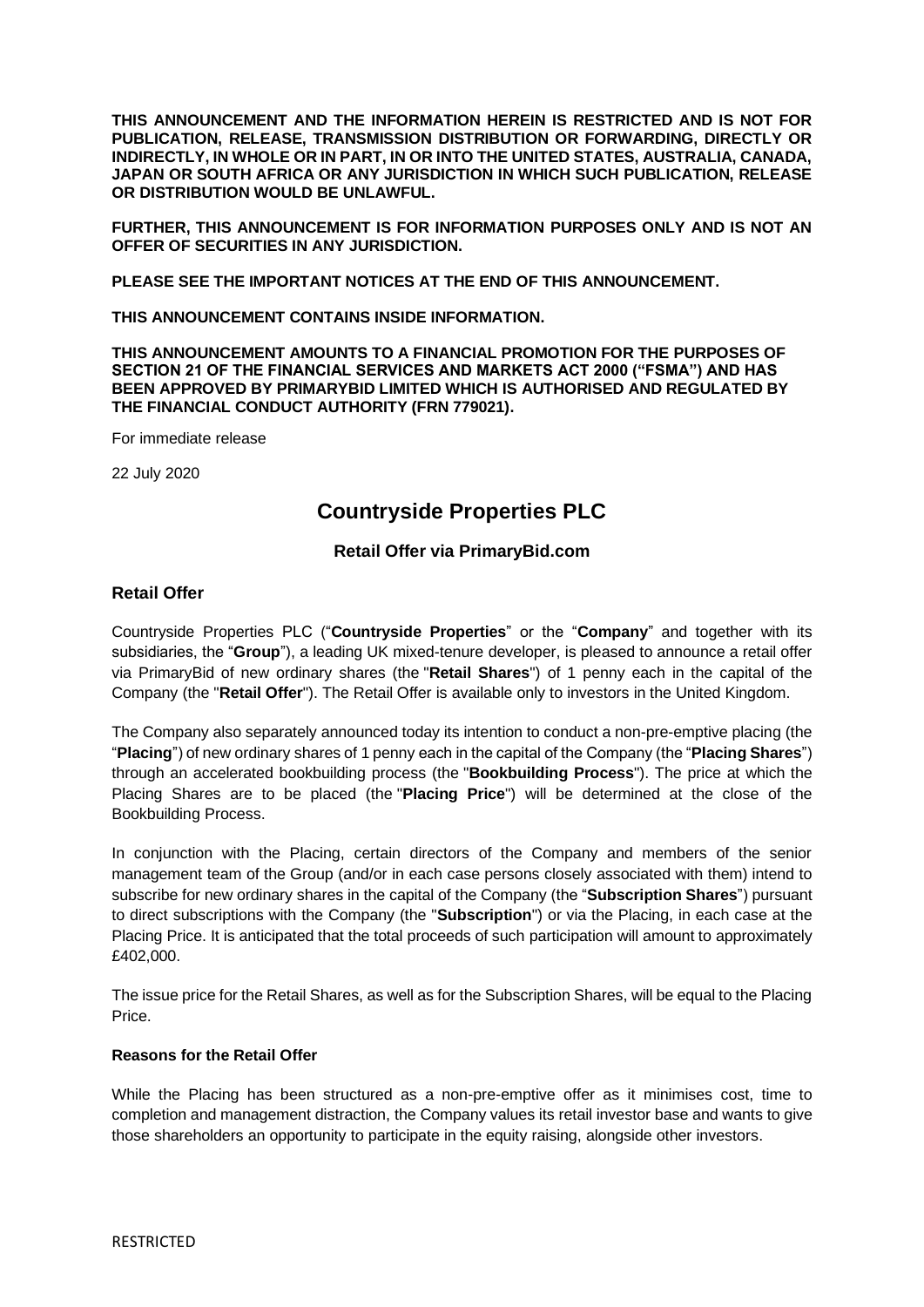After consideration of the various options available to it, the Company believes that the separate Retail Offer, which will give retail investors the opportunity to participate in the Company's equity fundraising alongside the Placing and the Subscription, is in the best interest of shareholders, as well as wider stakeholders in the Company.

The net proceeds of the Placing, the Subscription and the Retail Offer will be used to help fund and accelerate Partnerships growth and to strengthen the Group's balance sheet, further details on which are set out in the Company's announcement regarding the Placing, released earlier today.

### *Details of the Retail Offer*

Members of the public in the United Kingdom may participate in the Retail Offer by applying exclusively through the www.PrimaryBid.com platform and the PrimaryBid mobile app available on the Apple App Store and Google Play. PrimaryBid does not charge investors any commission for this service.

The Retail Offer will be open to retail investors with immediate effect following the release of this Announcement. The Retail Offer will close at the same time as the Bookbuilding Process is completed. The Retail Offer may close early if oversubscribed.

Subscriptions under the Retail Offer will be considered by the Company on a "first come, first served" basis (with preference to be given to the Company's existing retail investors), subject to conditions (which are available to view on PrimaryBid.com). There is a minimum subscription of £100 per investor under the terms of the Retail Offer. The Company, in consultation with PrimaryBid, reserves the right to scale back any order at its discretion.

No commission will be charged to investors on applications to participate in the Retail Offer made through PrimaryBid. It is important to note that once an application for the Retail Shares has been made and accepted via PrimaryBid, that application is irrevocable and cannot be withdrawn.

It is a term of the Retail Offer that the total value of Retail Shares available for subscription at the Placing Price does not exceed €8 million equivalent. Accordingly, the Company is not required to publish (and has not published) a prospectus in connection with the Retail Offer as it falls within the exemption set out in section 86(1)(e) and 86(4) of the Financial Services and Markets Act 2000. The Retail Offer is not being made into any jurisdiction where it would be unlawful to do so. In particular, the Retail Offer is being made only to persons who are, and at the time the Retail Shares are subscribed for, will be outside the United States and subscribing for the Placing Shares in an "offshore transaction" as defined in, and in accordance with, Regulation S under the U.S. Securities Act of 1933, as amended (the "**Securities Act**"). Persons who are resident or otherwise located in the United States will not be eligible to register for participation in the offer through PrimaryBid or subscribe for Retail Shares.

The Retail Shares, if issued, will be fully paid and will rank pari passu in all respects with each other and with the existing ordinary shares of the Company, including, without limitation, the right to receive all dividends and other distributions declared, made or paid after the date of issue.

Applications will be made (i) to the Financial Conduct Authority for admission of the Retail Shares to the premium listing segment of the Official List; and (ii) to London Stock Exchange plc for admission of the Retail Shares to trading on its main market for listed securities (together, "**Admission**").

Settlement for the Retail Shares and Admission is expected to take place on or before 8.00 a.m. on 27 July 2020. The Retail Offer is conditional upon, among other things, Admission becoming effective and on the placing agreement entered into by the Company not being terminated in accordance with its terms prior to Admission.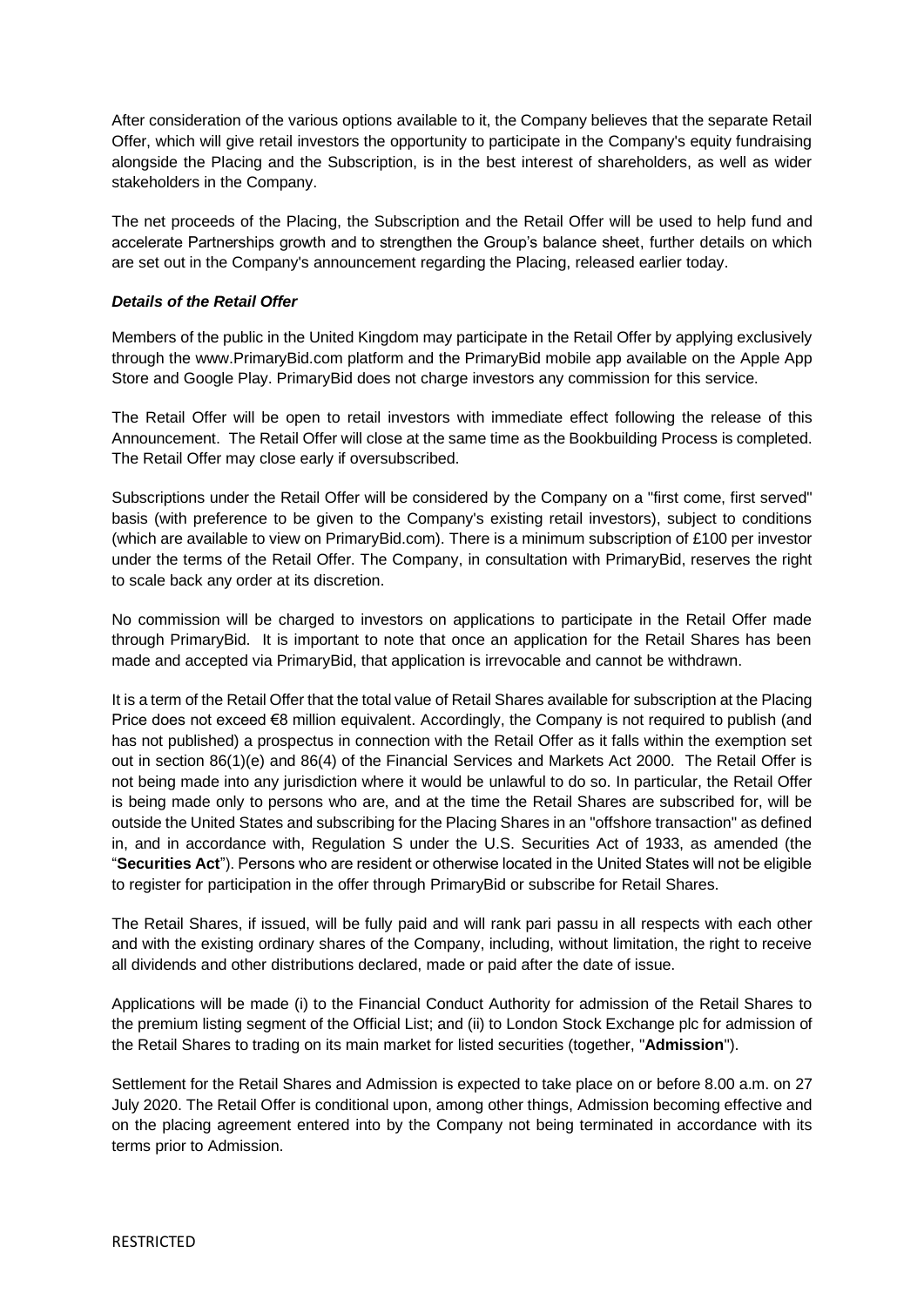For further details, please refer to www.PrimaryBid.com. The terms and conditions on which the Retail Offer is made, including the procedure for application and payment for the Retail Shares, is available to all persons who register with PrimaryBid.com.

**It should be noted that a subscription for the Retail Shares and any investment in the Company carry a number of risks. Investors should make their own investigations into the merits of an investment in the Company. Nothing in this Announcement amounts to a recommendation to invest in the Company or amounts to investment, taxation or legal advice. Investors should take independent advice from a person experienced in advising on investment in securities such as the Company's ordinary shares if they are in any doubt.**

### **Enquiries**

#### **Countryside Properties PLC**

| Victoria Prior, Managing Director, Corporate Affairs | +44 (0) 1277 260 000 |
|------------------------------------------------------|----------------------|
| <b>Primary Bid Limited</b>                           |                      |
| James Deal                                           | +44 (0)20 3026 4750  |

Kieran D'Silva

This Announcement should be read in its entirety. In particular, you should read and understand the information provided in the "Important Notices" section of this Announcement.

### **IMPORTANT NOTICES**

This announcement has been issued by and is the sole responsibility of the Company.

Persons distributing this announcement must satisfy themselves that is lawful to do so. This announcement is for information purposes only and shall not constitute an offer to sell or issue or the solicitation of an offer to buy, subscribe for or otherwise acquire securities in any jurisdiction in which any such offer or solicitation would be unlawful. Any failure to comply with this restriction may constitute a violation of the securities laws of such jurisdictions. Persons needing advice should consult an independent financial adviser.

The distribution of this announcement and the offering, placing and/or issue of the Retail Shares in certain jurisdictions may be restricted by law. No action has been taken by the Company, PrimaryBid or any of their respective Affiliates, or any person acting on its or their behalf that would permit an offer of the Retail Shares or possession or distribution of this announcement or any other offering or publicity material relating to such Retail Shares in any jurisdiction where action for that purpose is required. Persons into whose possession this announcement comes are required by the Company to inform themselves about, and to observe, such restrictions.

No prospectus will be made available in connection with the matters contained in this announcement and no such prospectus is required (in accordance with the Prospectus Regulation (EU) 2017/1129 as amended from time to time) to be published.

**THIS ANNOUNCEMENT, AND THE INFORMATION CONTAINED HEREIN, IS RESTRICTED AND NOT FOR RELEASE, PUBLICATION, TRANSMISSION, FORWARDING OR DISTRIBUTION, IN WHOLE OR IN PART, DIRECTLY OR INDIRECTLY, IN OR INTO THE UNITED STATES, AUSTRALIA, CANADA, THE REPUBLIC OF SOUTH AFRICA, JAPAN OR ANY OTHER**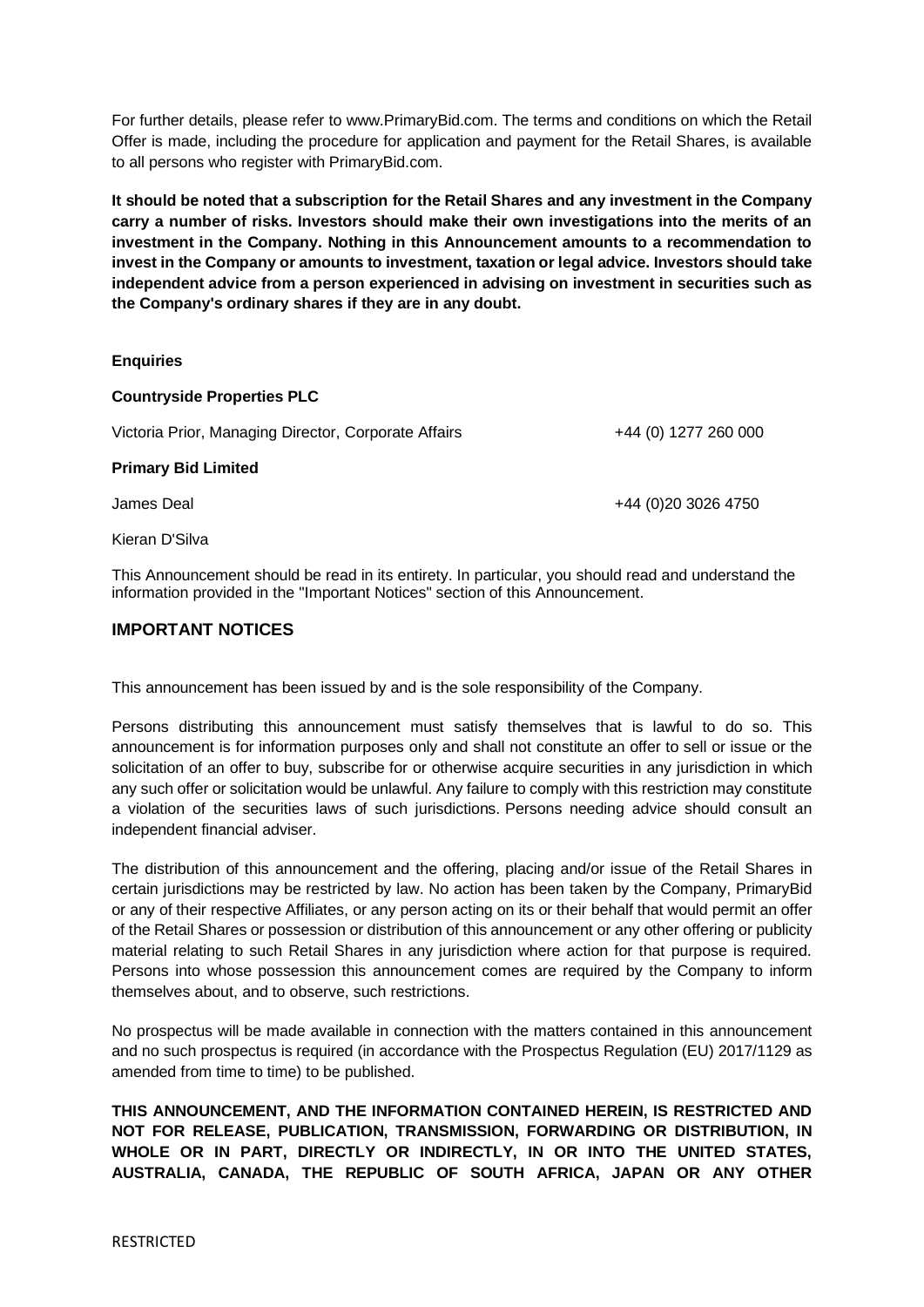## **JURISDICTION IN WHICH SUCH RELEASE, PUBLICATION, TRANSMISSION, FORWARDING OR DISTRIBUTION WOULD BE UNLAWFUL. FURTHER, THIS ANNOUNCEMENT IS FOR INFORMATION PURPOSES ONLY AND IS NOT AN OFFER OF SECURITIES IN ANY JURISDICTION. THIS ANNOUNCEMENT HAS NOT BEEN APPROVED BY THE LONDON STOCK EXCHANGE, NOR IS IT INTENDED THAT IT WILL BE SO APPROVED.**

This announcement or any part of it does not constitute or form part of any offer to issue or sell, or the solicitation of an offer to acquire, purchase or subscribe for, any securities in the United States, Canada, Australia, the Republic of South Africa, Japan or any other jurisdiction in which the same would be unlawful. No public offering of the securities referred to herein is being made in any such jurisdiction.

The securities referred to herein have not been and will not be registered under the Securities Act, or under the securities laws of any state or other jurisdiction of the United States, and may not be offered, sold, pledged, taken up, exercised, resold, renounced, transferred, or delivered, directly or indirectly, in or into the United States absent registration under the Securities Act, except pursuant to an exemption from, or in a transaction not subject to, the registration requirements of the Securities Act and in compliance with any applicable securities laws of any state or any other jurisdiction of the United States. No public offering of the Retail Shares, the Subscription Shares, the Placing Shares or any other securities is being made in the United States.

The relevant clearances have not been, nor will they be, obtained from the securities commission of any province or territory of Canada; no prospectus has been lodged with, or registered by, the Australian Securities and Investments Commission or the Japanese Ministry of Finance; and the Retail Shares have not been, and nor will they be, registered under or offered in compliance with the securities laws of any state, province or territory of Canada, Australia, Republic of South Africa or Japan. Accordingly, the Retail Shares may not (unless an exemption under the relevant securities laws is applicable) be offered, sold, resold or delivered, directly or indirectly, in or into Canada, Australia, Republic of South Africa, Japan or any other jurisdiction outside the United Kingdom or to, or for the account or benefit of any national, resident or citizen of Australia, Republic of South Africa, Japan or to any investor located or resident in Canada.

Certain statements contained in this announcement constitute "forward-looking statements" with respect to the financial condition, performance, strategic initiatives, objectives, results of operations and business of the Company. All statements other than statements of historical facts included in this announcement are, or may be deemed to be, forward-looking statements. Without limitation, any statements preceded or followed by or that include the words "targets", "plans", "believes", "expects", "aims", "intends", "anticipates", "estimates", "projects", "will", "may", "would", "could" or "should", or words or terms of similar substance or the negative thereof, are forward-looking statements. Forwardlooking statements include statements relating to the following: (i) future capital expenditures, expenses, revenues, earnings, synergies, economic performance, indebtedness, financial condition, dividend policy, losses and future prospects; and (ii) business and management strategies and the expansion and growth of the Company's operations. Such forward-looking statements involve risks and uncertainties that could significantly affect expected results and are based on certain key assumptions. Many factors could cause actual results, performance or achievements to differ materially from those projected or implied in any forward-looking statements. The important factors that could cause the Company's actual results, performance or achievements to differ materially from those in the forwardlooking statements include, among others, the macroeconomic and other impacts of COVID-19, economic and business cycles, the terms and conditions of the Company's financing arrangements, foreign currency rate fluctuations, competition in the Company's principal markets, acquisitions or disposals of businesses or assets and trends in the Company's principal industries. Due to such uncertainties and risks, readers are cautioned not to place undue reliance on such forward-looking statements, which speak only as of the date hereof. In light of these risks, uncertainties and assumptions, the events described in the forward-looking statements in this announcement may not